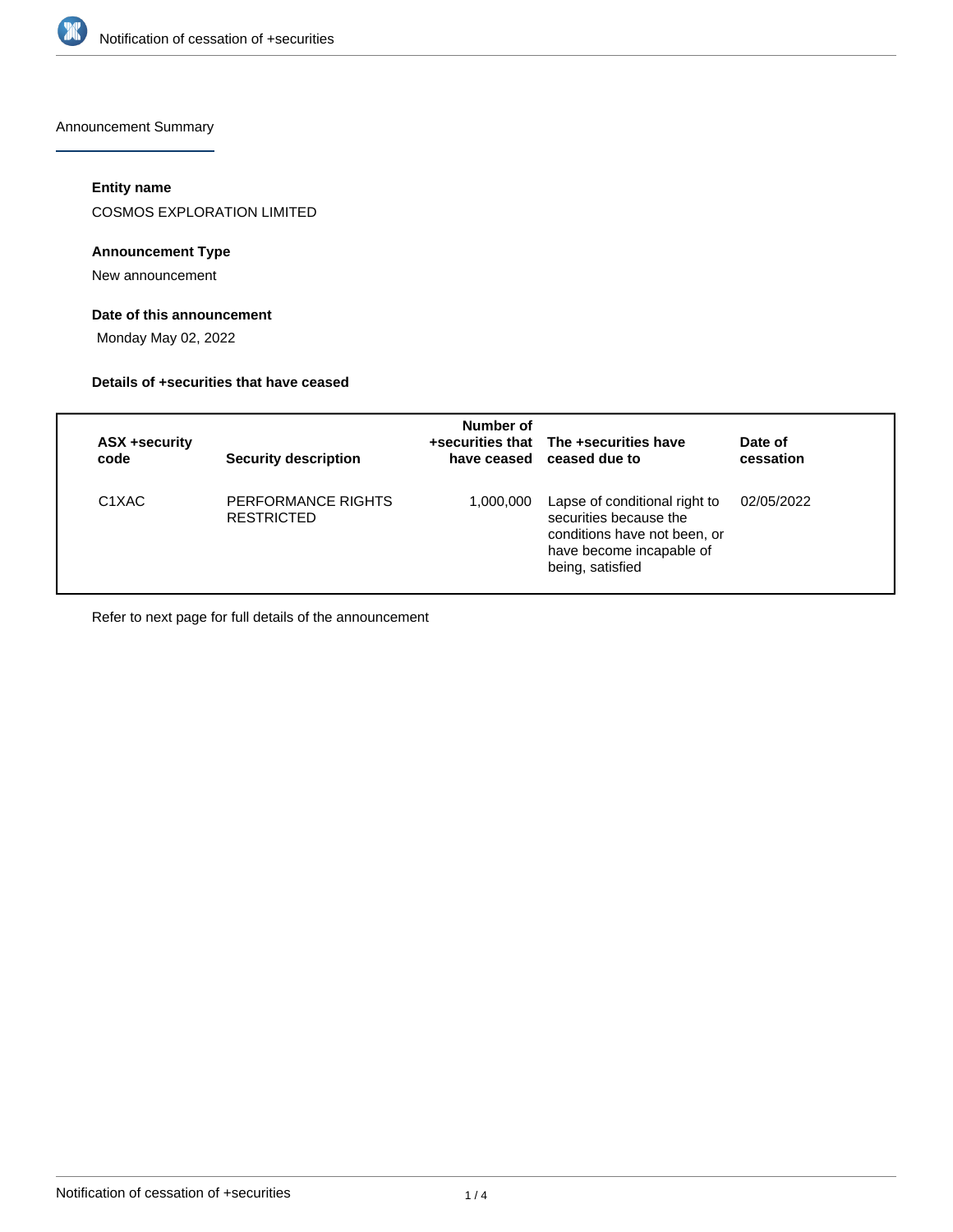

Part 1 - Announcement Details

### **1.1 Name of +Entity**

COSMOS EXPLORATION LIMITED

We (the entity named above) provide the following information about our issued capital.

**1.2 Registered Number Type**

ACN

**Registration Number** 648890126

# **1.3 ASX issuer code**

C1X

# **1.4 The announcement is**

New announcement

## **1.5 Date of this announcement**

2/5/2022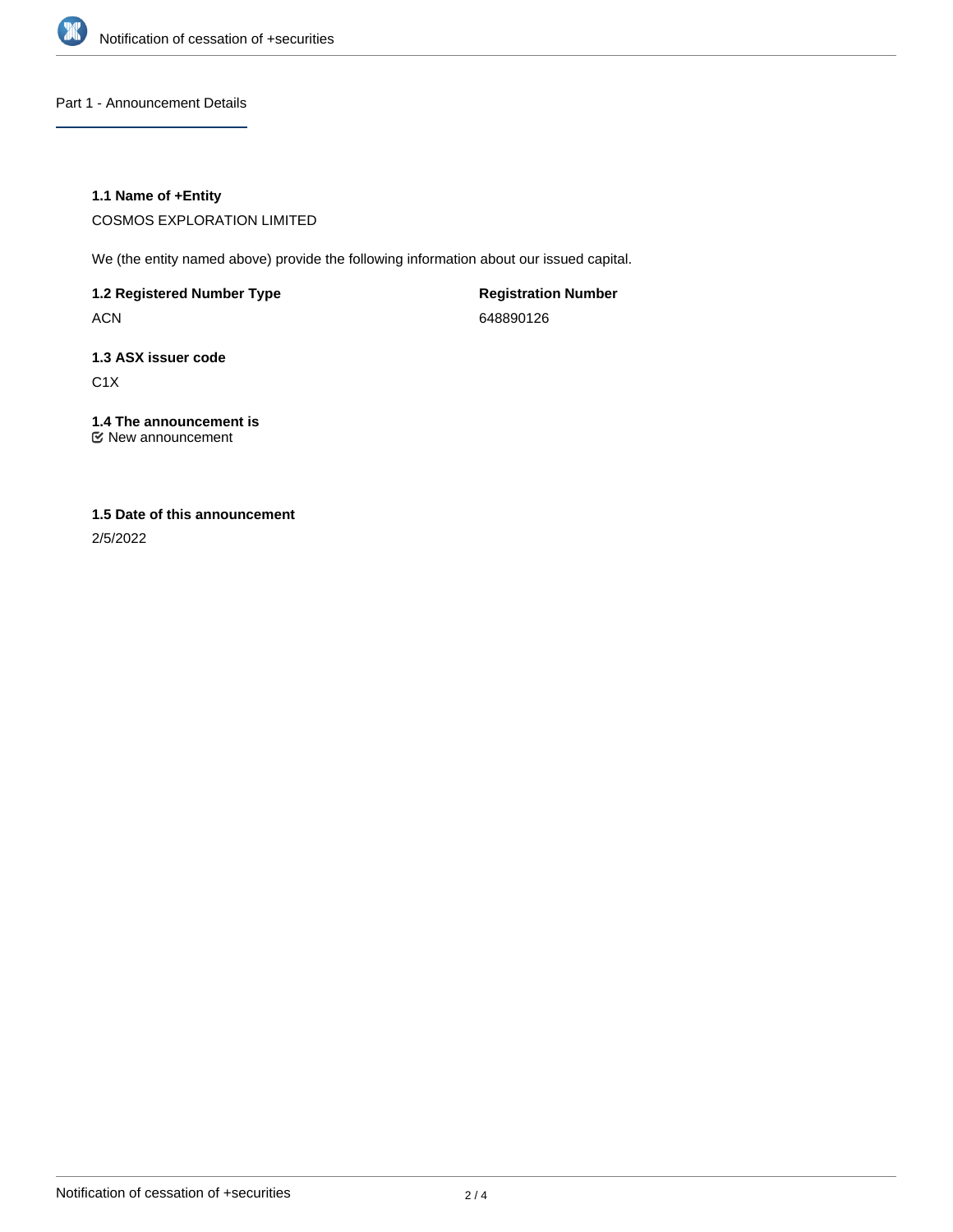

### Part 2 - Details of +equity securities or +debt securities that have ceased

| <b>ASX +Security Code and Description</b>     |                                                                                                                   |
|-----------------------------------------------|-------------------------------------------------------------------------------------------------------------------|
| C1XAC: PERFORMANCE RIGHTS RESTRICTED          |                                                                                                                   |
| Unquoted + equity securities that have ceased |                                                                                                                   |
| Number of securities that have ceased         |                                                                                                                   |
| 1,000,000                                     |                                                                                                                   |
| <b>Reason for cessation</b>                   |                                                                                                                   |
| satisfied                                     | Lapse of conditional right to securities because the conditions have not been, or have become incapable of being, |
| Date of cessation                             | Is the entity paying any consideration for the cessation?                                                         |
| 2/5/2022                                      | ় No                                                                                                              |
|                                               | Any other information the entity wishes to notify to ASX about the cessation?                                     |
|                                               |                                                                                                                   |